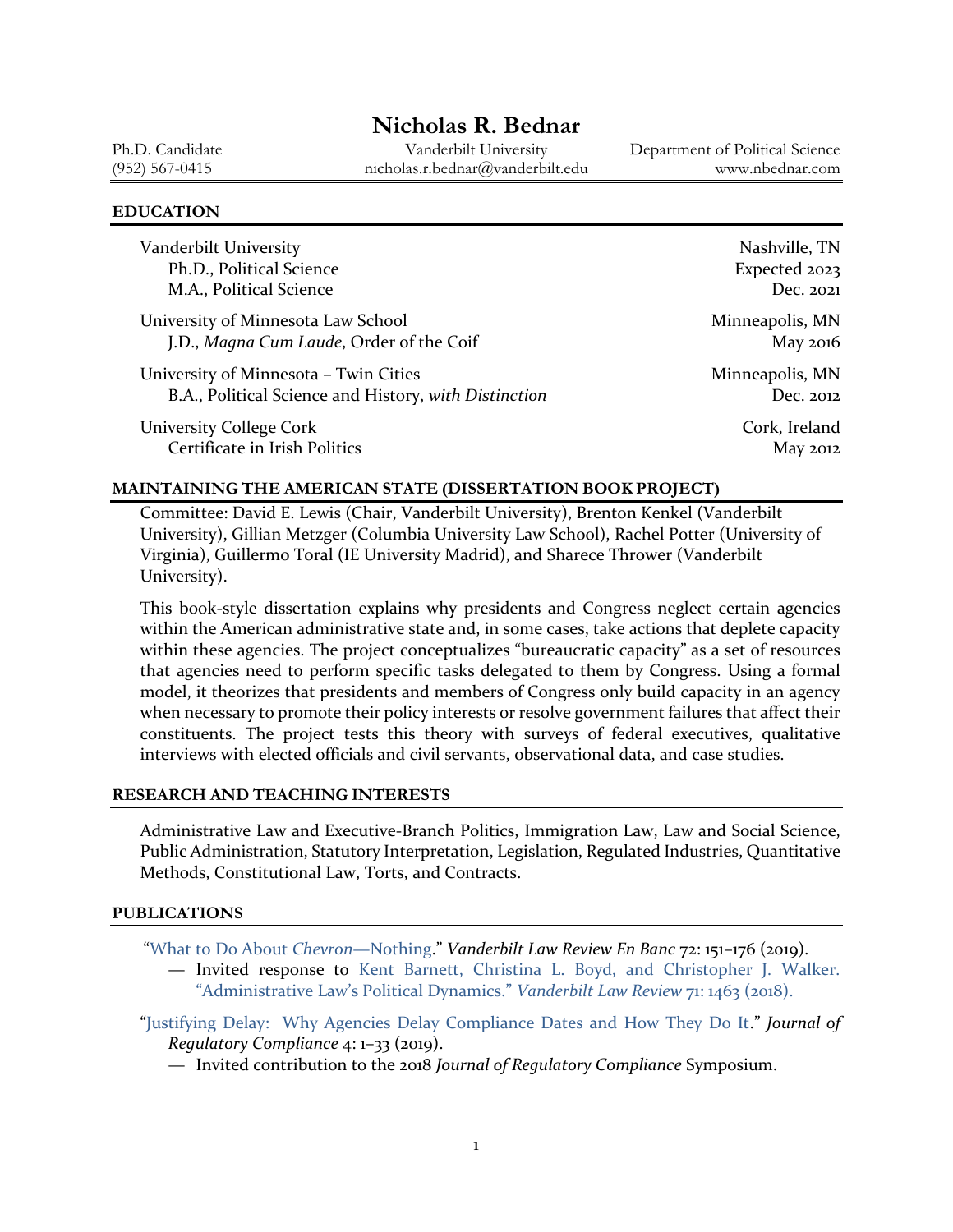- "[The Winter of Discontent: A Circumscribed](https://open.mitchellhamline.edu/mhlr/vol45/iss2/2/) *Chevron*." *Mitchell Hamline Law Review* 45: 393– 423 (2019).
	- Invited contribution to separation-of-powers issue.
- "*Chevron*['s Inevitability.](https://www.gwlr.org/wp-content/uploads/2018/01/85-Geo.-Wash.-L.-Rev.-1392.pdf)" *George Washington Law Review* 85: 1392-1461 (2017) (with Kristin E. Hickman).
	- Reviewed by Adrian Vermeule, "*Chevron* [as a Legal Framework,"](https://adlaw.jotwell.com/chevron-as-a-legal-framework/) JOTWELL (Oct. 24, [2017\).](https://adlaw.jotwell.com/chevron-as-a-legal-framework/)

"[The Clear-Statement](https://via.library.depaul.edu/law-review/vol66/iss3/3/) *Chevron* Canon." *DePaul Law Review* 66: 819-872 (2017).

"[Deferring to the Rule of Law: A Comparative Look at United States Deference Doctrines](https://www.memphis.edu/law/documents/bednar-marchevsky.pdf)." *University of Memphis Law Review* 47: 1047-1083 (2017) (with Barbara Marchevsky).

— Invited contribution to the 2017 *University of Memphis Law Review* Symposium.

- ["Asylum's Interpretative Impasse: Interpreting 'Persecution' and 'Particular Social Group' Using](https://scholarship.law.umn.edu/mjil/261/)  [International Human Rights Law](https://scholarship.law.umn.edu/mjil/261/)." *Minnesota Journal of International Law* 26: 145-187 (2017) (with Margaret Penland).
- ["Social Group Semantics: The Evidentiary Requirements of 'Particularity' and 'Social](https://www.minnesotalawreview.org/wp-content/uploads/2019/07/Bednar_ONLINEPDF.pdf)  [Distinction' in Pro Se Asylum Adjudications.](https://www.minnesotalawreview.org/wp-content/uploads/2019/07/Bednar_ONLINEPDF.pdf)" *Minnesota Law Review* 100: 355-403 (2015).
	- Recipient of the Volume 35/36 Note and Comment Award.

### **OTHER PUBLICATIONS**

- "Coping with *Chevron*[: Justice Gorsuch's Majority and Justice Breyer's Dissent in](https://www.yalejreg.com/nc/coping-with-chevron-justice-gorsuchs-majority-and-justice-breyers-dissent-in-sas-institute-by-nicholas-r-bednar/) *SAS Institute*." *Yale Journal on Regulation: Notice & Comment* (2018).
- "[DACA on the Docket](https://minnesotalawreview.org/2017/01/19/daca-on-the-docket/)." *Minnesota Law Review De Novo* (2017).
- "Defying *Auer* Deference: *Skidmore* [as a Solution to Conservative Concerns in](https://minnesotalawreview.org/2015/06/24/defying-auer-deference-skidmore-solution-conservative-concerns-perez-v-mortgage-bankers-association/) *Perez v. Mortgage [Bankers Association](https://minnesotalawreview.org/2015/06/24/defying-auer-deference-skidmore-solution-conservative-concerns-perez-v-mortgage-bankers-association/)*." *Minnesota Law Review De Novo* (2015)*.*

#### **CURRENT RESEARCH AND WORKING PAPERS**

"The Public Administration of Justice: Capacity in the Immigration Courts." (Job Talk Paper).

- "Presidential Investments in the Administrative State" (with David E. Lewis) (Revise and Resubmit – *American Political Science Review*).
- "Bureaucratic Capacity in the Administrative Presidency" (Under Review).
	- Recipient of the 2021 Vanderbilt Political Science Best Graduate Student Paper Award.
- "[The Workforce Capacity of the United States Bureaucracy, 1998-2020](https://papers.ssrn.com/sol3/papers.cfm?abstract_id=3987431)" (Under Review).
- "Policy Implementation and the Judiciary," *in The Handbook of Policy Implementation* (with Sharece Thrower and Paul Gardner).
- "Agency Policymaking Among Appointees, Actings, and Vacancies" (with Chris Piper).

"Presidential Regulatory Priorities" (with Sharece Thrower and Chris Piper).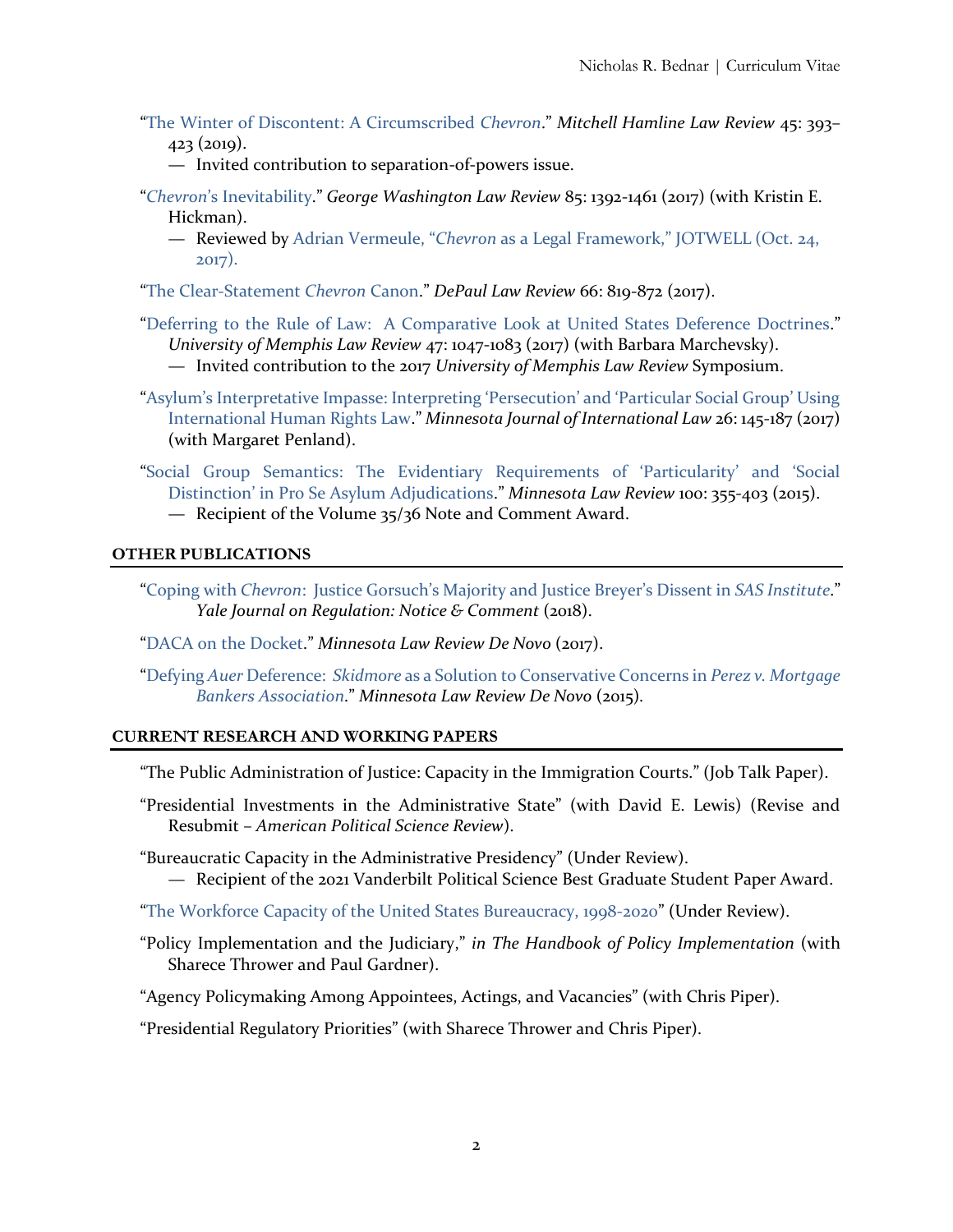# **SELECTED GRANTS, HONORS, AND AWARDS**

| <b>Inaugural Dissertation Research Grant</b><br><b>Russell Sage Foundation</b>                                                          | July $2022$ |
|-----------------------------------------------------------------------------------------------------------------------------------------|-------------|
| 2021 Vanderbilt Political Science Best Graduate Student Paper Award - \$150<br>Vanderbilt University                                    | Nov. 2021   |
| J. Leiper Freeman Memorial Award - \$850<br>Vanderbilt University                                                                       | June $2020$ |
| Lockhart Award for Excellence in Scholarship, Leadership, and Service - \$1500<br>University of Minnesota Law School (Faculty Selected) | May 2016    |
| <b>Student Service Award</b><br>Minnesota Justice Foundation                                                                            | May 2016    |
| Volume 35/36 Note and Comment Award – \$1200<br>Minnesota Law Review                                                                    | Mar. 2015   |
| Human Rights Center Fellowship - \$5000<br>University of Minnesota Human Rights Center                                                  | May $2014$  |
| <b>SELECTED PRESENTATIONS</b>                                                                                                           |             |
| "The Public Administration of Justice"<br>2022 Administrative Law New Scholarship Roundtable                                            | June $2022$ |
| "Presidential Investment in the Administrative State"<br>2022 Midwest Political Science Association                                     | Apr. 2022   |
| "Administrative Policymaking Among Vacancies and Actings"<br>2022 Midwest Political Science Association                                 | Apr. 2022   |
| "Bureaucratic Capacity in the Administrative Presidency"<br>2022 Southern Political Science Association                                 | Jan. 2022   |
| "Presidential Investment in the Administrative State"<br>2022 Southern Political Science Association                                    | Jan. 2022   |
| 'Bureaucratic Resilience and Capacity."<br>Center for the Study of Democratic Institutions<br>Vanderbilt University                     | Apr. 2021   |
| "Chevron and the Department of Justice."<br>2021 Annual Duke Law Review Symposium                                                       | Feb. 2021   |
| "Does Insulation Matter?: Agency Rulemaking During Presidential Transitions."<br>2020 Southern Political Science Association Meeting    | Jan. 2020   |
| "Justifying Delay."<br>2018 Journal of Regulatory Compliance Symposium                                                                  | Feb. 2018   |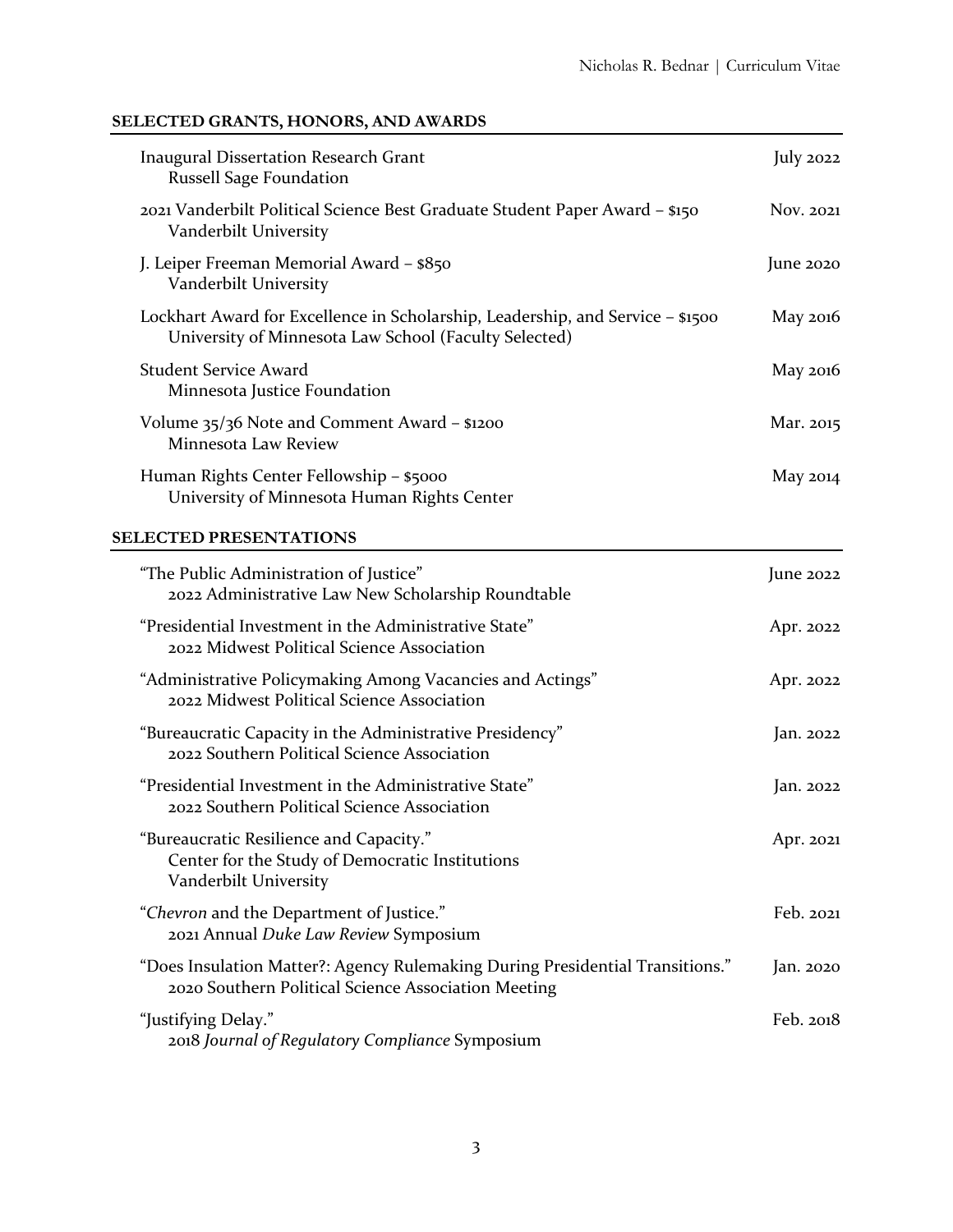#### **TEACHING EXPERIENCE**

| Public Policy (Undergraduate Students)                      | Vanderbilt University |
|-------------------------------------------------------------|-----------------------|
| <b>Teaching Assistant/Guest Lecturer</b>                    | Spring 2022           |
| Game Theory (Undergraduate and Graduate Students)           | Vanderbilt University |
| Teaching Assistant (Graduate Students)                      | Fall 2021             |
| Grader                                                      | Fall 2019             |
| Statistics II (Graduate Students)                           | Vanderbilt University |
| Recitation Instructor/Teaching Assistant                    | Spring 2021           |
| Statistics I (Graduate Students)                            | Vanderbilt University |
| Recitation Instructor/Teaching Assistant                    | <b>Fall 2020</b>      |
| Vanderbilt Math Camp (Graduate Students)                    | Vanderbilt University |
| Instructor                                                  | Fall 2021, Fall 2020  |
| Administrative Law (Law Students)                           | Online                |
| <b>Teaching Assistant</b>                                   | Summer 2016           |
| <b>RESEARCH ASSISTANT POSITIONS</b>                         |                       |
| David E. Lewis, Vanderbilt University                       | Nashville, TN         |
| Research: Presidency and Bureaucracy                        | Since 2018            |
| Sharece Thrower, Vanderbilt University                      | Nashville, TN         |
| Research: Federal Courts, Bureaucracy, and Machine Learning | Since 2018            |
| Neal Devins, William and Mary Law School                    | Williamsburg, VA      |
| Research: Bureaucracy and Quantitative Methods              | June 2019 - Dec. 2021 |
| Brad Smith, Vanderbilt University                           | Nashville, TN         |

Research: Statutory Interpretation and Formal Models Summer 2019

Kristin E. Hickman, University of Minnesota Law School Nashville, TN Research: Administrative Law and Bureaucracy **August 2014 - July 2016** 

Robert Stein, University of Minnesota Law School Nashville, TN Research: Statutory Interpretation and Supreme Court History June 2015 - May 2016

Steve Meili, University of Minnesota Law School Nashville, TN Research: Immigration and International Human Rights August 2014 - May 2016

### **RESEARCH AFFILIATIONS**

| Georgetown University – Department of Government | Washington, D.C. |
|--------------------------------------------------|------------------|
| Affiliate Researcher                             | Since 2021       |
| Center for the Study of Democratic Institutions  | Nashville, TN    |
| Affiliate Researcher                             | Since 2019       |